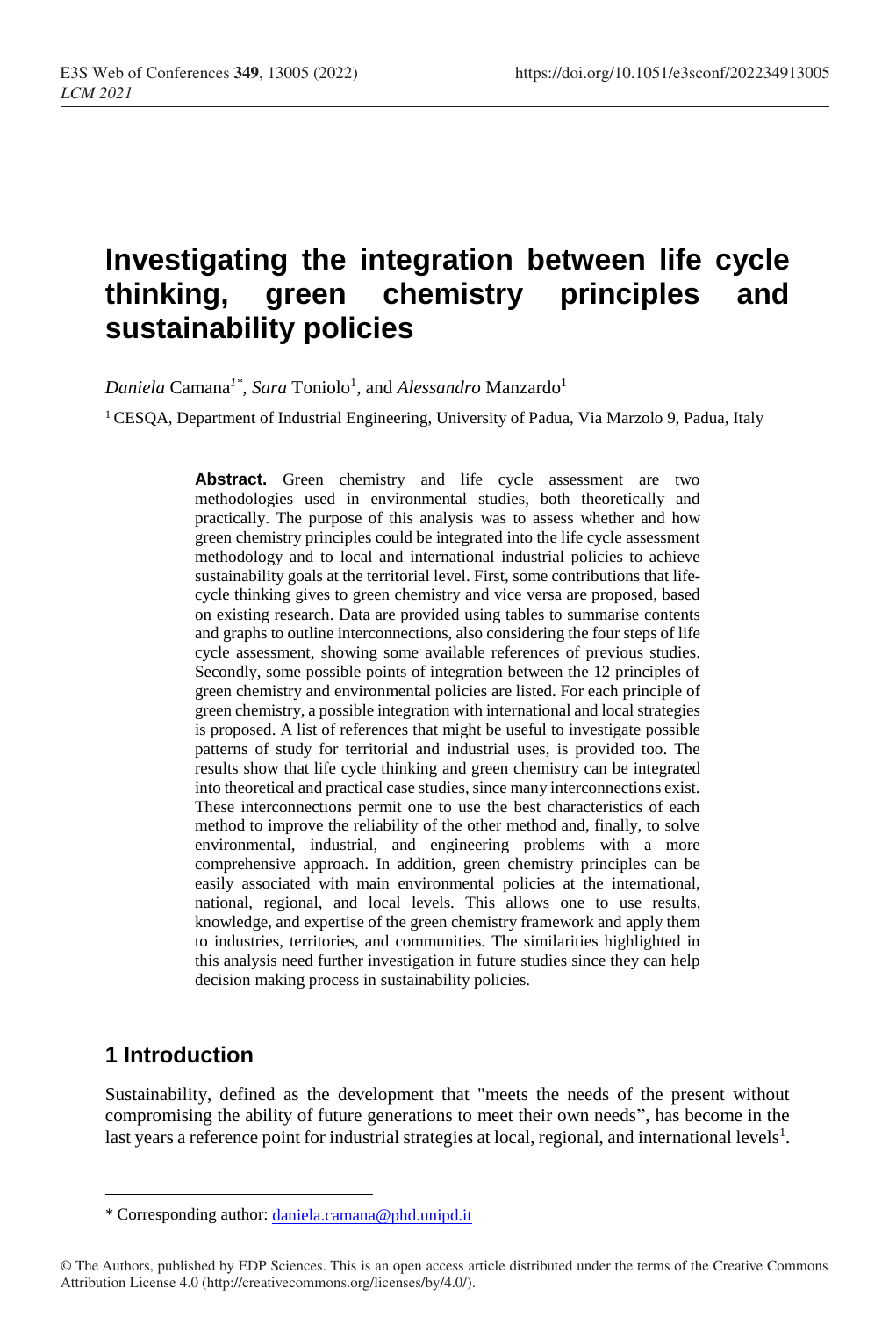Many tools and approaches have been proposed to promote and measure sustainable development, both by policy makers and by the academy<sup>2</sup>. However, different approaches may lead to different priorities and results<sup>3</sup>. Thus, integration or a combination of different tools offers a wider perspective on the effects of policies. Green chemistry (GC), defined as the design of chemical products and processes that reduce or eliminate the use or generation of hazardous substances, and life cycle assessment (LCA), defined as the compilation and evaluation of the input, output, and the potential environmental impacts of a product system throughout its life cycle, are two leading methodologies in the approach to environmental sustainability and accounting <sup>4,5</sup>.

The purpose of the present analysis was to assess whether and how green chemistry principles might be integrated into LCA methodology and local and international industrial policies to evaluate best priorities and achieve sustainability goals at the territorial level.

#### **2 Materials and method**

This study was conducted by analyzing existing publications in two leading databases, Scopus and Web of Science<sup>6</sup> in September 2020. A literature review was performed, using keywords, as "green chemistry", "life cycle assessment", "LCA", "life cycle thinking", "LCT", "policies". Relevant publications sorted were grouped into areas and briefly examined.

The analysis consisted of two parts. First, some contributions that life cycle thinking (LCT) may give to green chemistry, and vice versa, were proposed. Second, some possible points of integration between green chemistry and policies were listed. Data, contents, and available references were summarized using tables and graphs. The information collected provides some suggestions for further systematic reviews and for future research agenda.

### **3 Integration between green chemistry and life cycle thinking**

The results of the literature review confirm that LCA and Green Chemistry can be integrated, combined and used together in theoretical studies and practical policies<sup>7</sup>.

In fact, some key features are shared in the two methodologies: the scientific method, the comprehensiveness approach, the key role of prevention, the minimisation of waste, the optimisation of processes, the effort to achieve environmental gains and more sustainable development preserving technical characteristics of products, services, and organisations.

Figure 1 illustrates possible interconnections between the twelve green chemistry principles and the four phases of LCA defined by the ISO 14040 international standards. Each phase of LCA can be linked to many principles of Green Chemistry (GC).

In detail, novel system boundaries of LCA studies and original framework for interpreting results can be suggested by green chemistry approach. Moreover, data from green chemistry studies can be useful for populating inventory databases and impact assessment factors.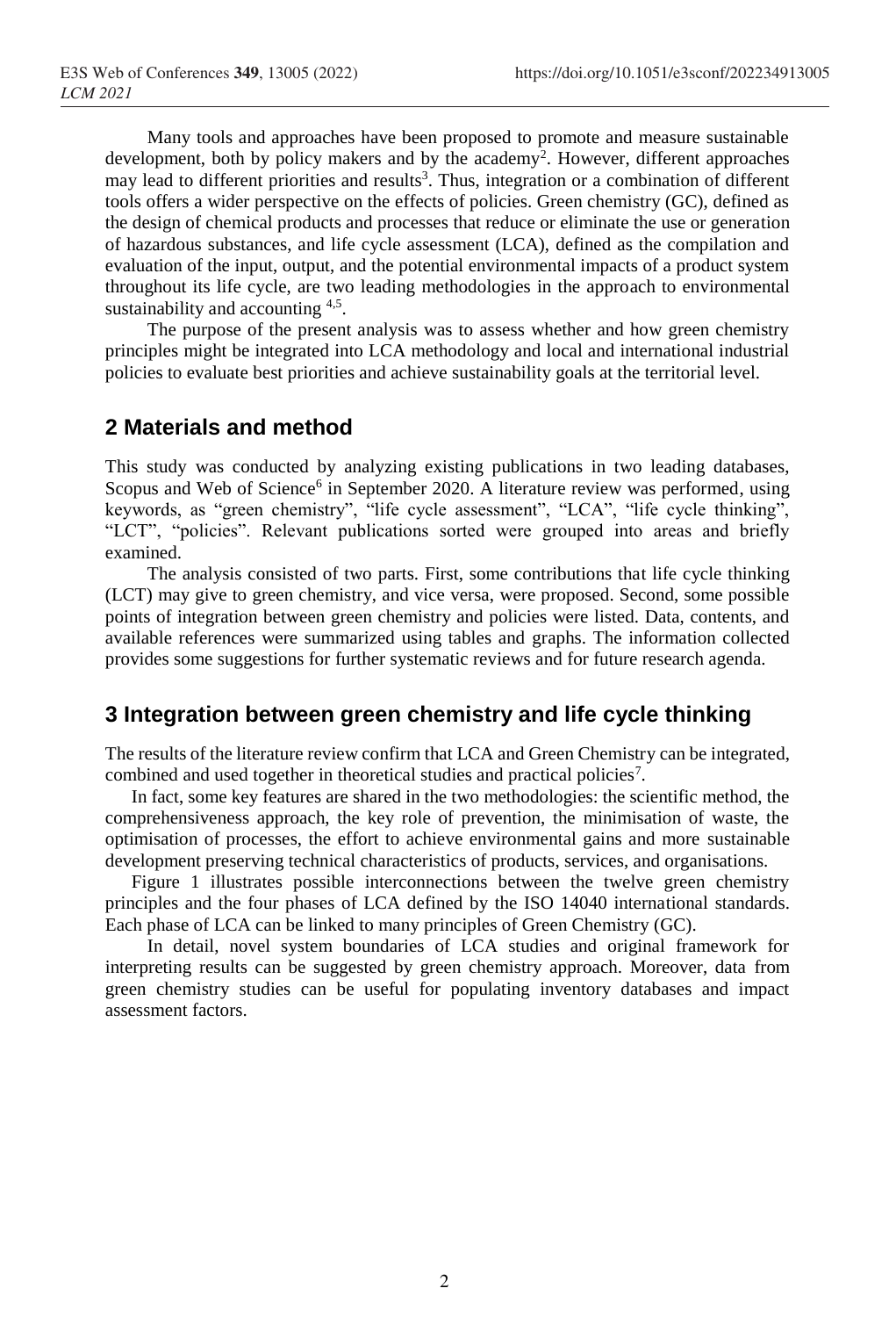

**Figure 1.** Common general features of approaches and possible interconnections between phases of LCA and Green Chemistry (GC) Principles

On the other hand, Table 1 shows that, for each principle of green chemistry, some LCA studies have been performed. Some principles dealing with waste management (Principle 1 and 10 for example) have been deeply investigated through many LCA studies. Other principles are less investigated through LCT (i.e. 5 and 8). Therefore, integration and a combination between LCA and green chemistry are possible and desirable and new fields of research and exploring challenging perspectives are open.

| <b>Principle of Green Chemistry</b>                                                                                                                                                | <b>LCA</b> methodology                                                                                                                                                                            |
|------------------------------------------------------------------------------------------------------------------------------------------------------------------------------------|---------------------------------------------------------------------------------------------------------------------------------------------------------------------------------------------------|
| 1. It is better to prevent waste than to clean up<br>waste after it is formed                                                                                                      | LCA for preventive studies 8                                                                                                                                                                      |
| 2. Synthetic methods should be designed to<br>maximise the incorporation of all materials used<br>in the process into the final product (atom<br>economy)                          | LCA used at micro-level $\rightarrow$<br>possibility of implementation of<br>micro-LCA <sup>9 10</sup>                                                                                            |
| 3. Wherever practicable, synthetic methodologies<br>should be designed to use and generate<br>substances that possess little or no toxicity to<br>human health and the environment | Accounting of Human Health impact<br>using impact assessment models and<br>characterisation factors <sup>11</sup>                                                                                 |
| 4. Chemical products should be designed to<br>preserve efficacy of function while reducing<br>toxicity                                                                             | Accounting of toxicity to water, air<br>and soil (impact assessment models<br>and characterisation factors) <sup>12</sup>                                                                         |
| 5. The use of auxiliary substances (e.g. solvents,<br>separating agents) should be made unnecessary<br>wherever possible and innocuous when used                                   | Calculation of impacts of auxiliary<br>substances in a life cycle perspective<br>13                                                                                                               |
| 6. Energy requirements should be recognized for<br>their environmental and economic impacts and<br>should be minimized                                                             | Material, energy flow, global<br>warming potential accounting, energy<br>use and other impact assessment<br>categories such as ionizing radiation,<br>cumulative energy demand etc. <sup>14</sup> |
| 7. A raw material or feedstock should be<br>renewable rather than depleting, wherever<br>technically and economically practicable                                                  | Use of renewable and non-renewable<br>sources with a LCT approach <sup>15</sup>                                                                                                                   |
| 8. Unnecessary derivatization (blocking group,<br>protection/deprotection, temporary modification<br>of physical/chemical processes) should be<br>avoided whenever possible        | Life cycle perspective in processes<br>application 16                                                                                                                                             |

**Table 1.** Green chemistry principles and LCA methodology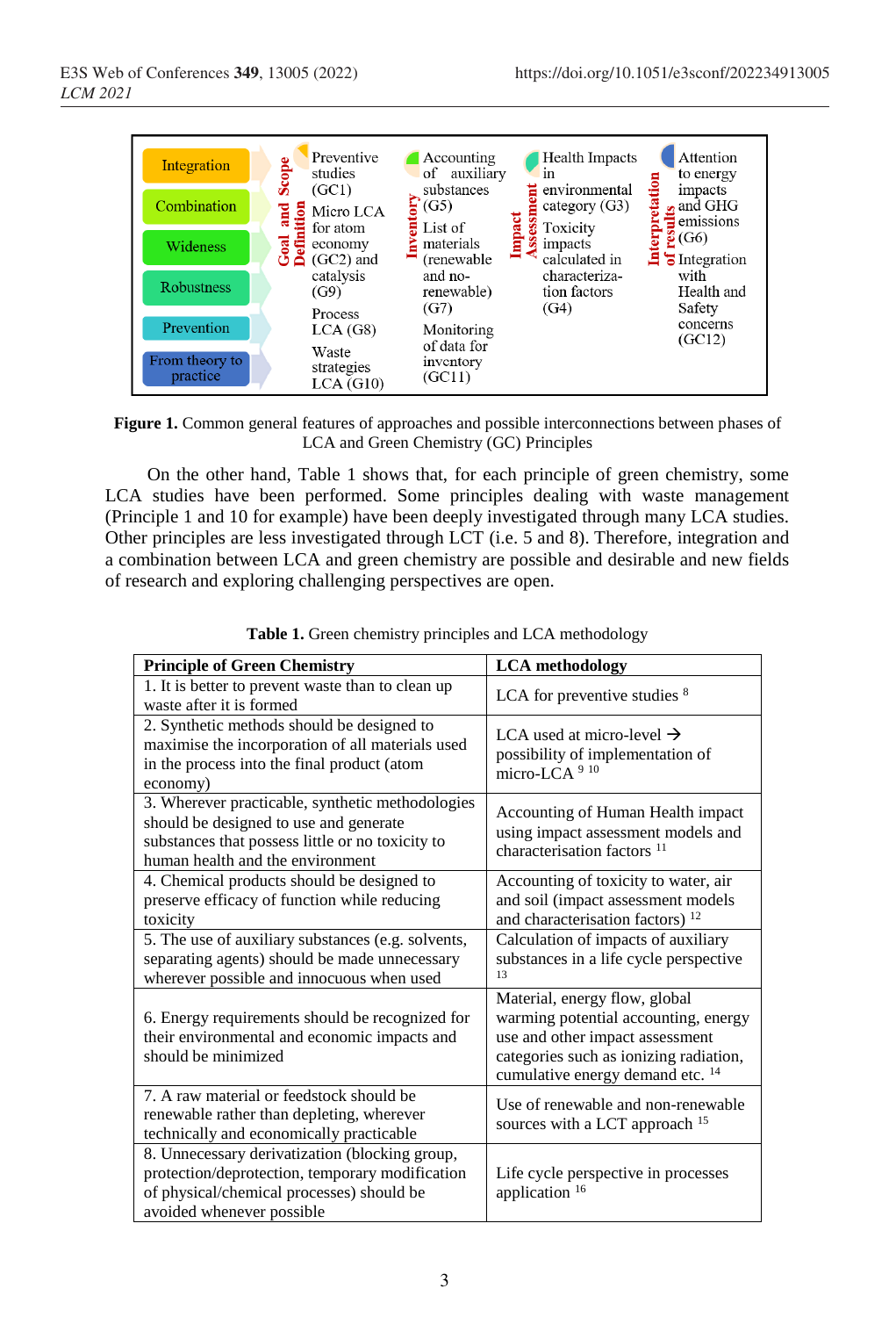| <b>Principle of Green Chemistry</b>                  | <b>LCA</b> methodology                                           |  |
|------------------------------------------------------|------------------------------------------------------------------|--|
| 9. Catalytic reagents (as selective as possible) are | LCA for analysis of syntheses and                                |  |
| superior to stoichiometric reagents                  | chemical reactions <sup>17</sup>                                 |  |
| 10. Chemical products should be designed so that     |                                                                  |  |
| at the end of their function they do not persist in  | Impact category of waste.                                        |  |
| the environment and break down into innocuous        | LCA of overall waste management <sup>18</sup>                    |  |
| degradation products                                 |                                                                  |  |
| 11. Analytical methodologies need to be further      |                                                                  |  |
| developed to allow for real-time, in-process         | These methodologies allow the                                    |  |
| monitoring, and control prior to the formation of    | collection of inventory data <sup>19</sup>                       |  |
| hazardous substances                                 |                                                                  |  |
| 12. Substances and the form of a substance used      | Integration with health and safety-                              |  |
| in a chemical process should be chosen so as to      |                                                                  |  |
| minimize the potential for chemical accidents,       | need of integrating environmental<br>aspects with safety ones 20 |  |
| including releases, explosions and fires             |                                                                  |  |

# **4 Green chemistry and policies in a life cycle perspective**

Green chemistry and LCT appear useful in evaluating improvements in environmental policies and promoting more sustainable strategies. In Table 2, a possible integration between the twelve principles of green chemistry (GCP) and policies is proposed. A preliminary list of references (Ref.) that might be useful to investigate possible patterns of study is provided too.

| <b>GCP</b>     | <b>International policies</b>                              | <b>Local policies</b>                                                                         | Ref.      |
|----------------|------------------------------------------------------------|-----------------------------------------------------------------------------------------------|-----------|
| 1              | Policy of Prevention of<br>waste                           | Stop the growing trend of waste<br>production in city                                         | 21        |
| 2              | Circular Economy                                           | Promotion of districts and industrial<br>clusters                                             | 22,23     |
| 3              | <b>REACH</b> framework and<br>policies on chemicals        | Cooperation with regional Universities for<br>new design of chemicals and products            | 24        |
| $\overline{4}$ | Industrial strategies                                      | Cooperation with near firms to improve<br>processes                                           | 25        |
| 5              | <b>REACH</b> framework and<br>policies on chemicals        | Monitoring of material flows. Incentives<br>for innovation at regional and national<br>levels | 26        |
| 6              | Policies on Climate<br>change                              | Energy manager in private and public<br>sector                                                | 27        |
| 7              | Renewable resources<br>support                             | Local circular flows for biomaterials and<br>biowaste                                         | $28 - 29$ |
| 8              | Optimisation, technology,<br>information technology        | Cooperation with Universities for new<br>design and with factories to implement<br>processes  | 30        |
| 9              | Industrial policies,<br>incentives                         | Cooperation with Universities for new<br>synthesis processes                                  | $31 - 33$ |
| 10             | Plastic reduction policies                                 | End of waste framework                                                                        | 34        |
| 11             | International monitoring<br>of pollutants in<br>atmosphere | Monitoring of substances by local<br>agencies and by enterprises                              | 35        |
| 12             | Policies for high-risk sites                               | Local plans for emergency in high-risk<br>factories                                           | 36        |

**Table 2.** Possible integration between the twelve green chemistry principles and policies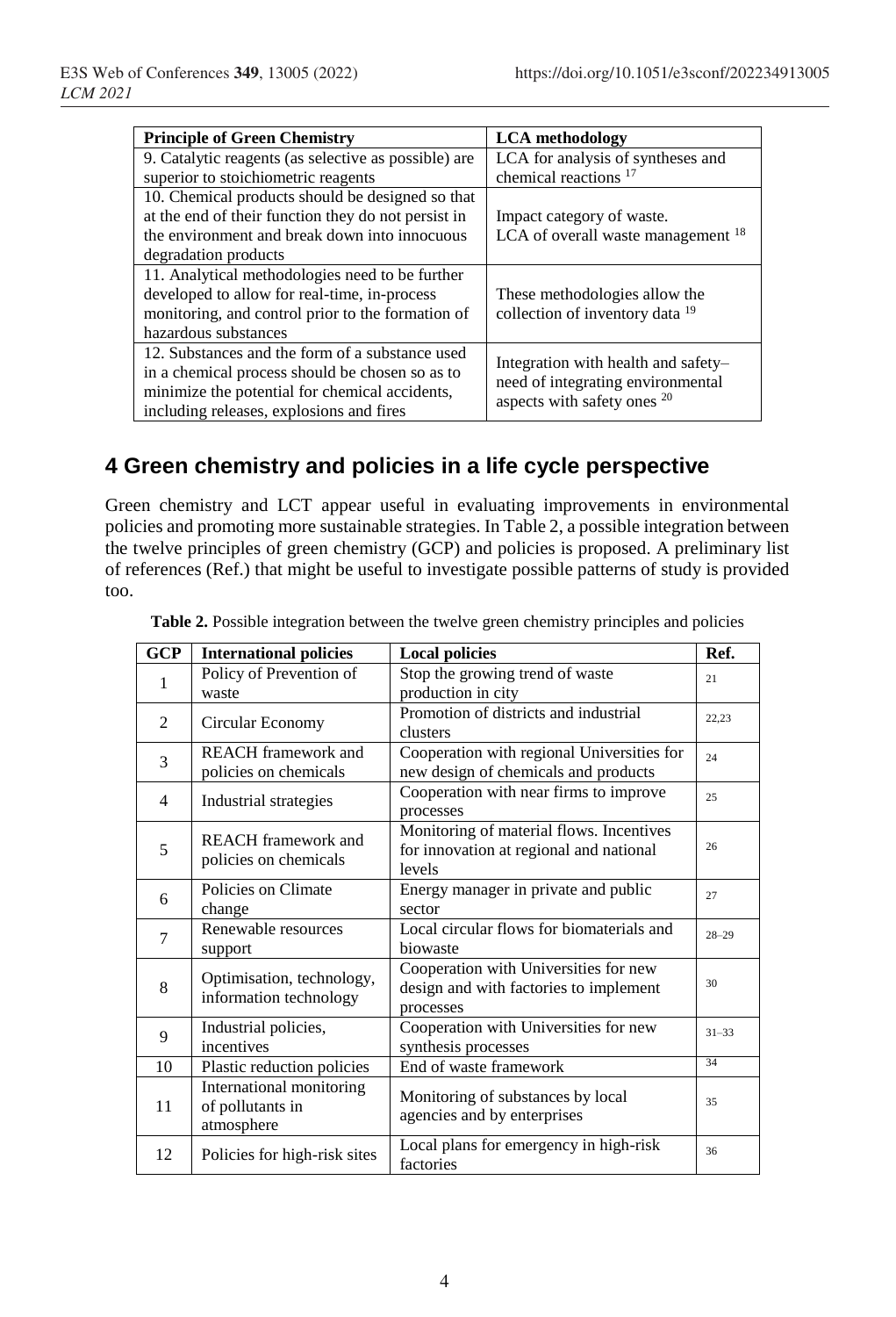On the other hand, Figure 2 illustrates possible interconnections between environmental strategies and green chemistry principles and gives a visual suggestion of the comprehensive strategy.



**Figure 2.** Environmental strategies and twelve green chemistry principles (GC)

In a broader context, the combination of different environmental tools and frameworks is particularly interesting and desirable to have a more complete picture of the strategies analysed and to minimise rebound effects and promote fair communication<sup>37</sup> and true sustainability<sup>38</sup>.

## **5 Conclusions**

Raw material shortages and planetary boundaries' awareness have promoted, in the last decades, international and local policies to become more and more environmentally sustainability oriented. Life cycle assessment is a leading method used globally for environmental studies in many fields, including organisations and territories. Moreover, green chemistry principles are scientifically robust and widely applied in the international community to improve environmental sustainability of products and processes. The possibility of integration between life cycle thinking and green chemistry is investigated through a brief literature review. This analysis shows that life cycle thinking can be profitably mingled with green chemistry principles, and vice-versa. These interconnections permit to use the best characteristics of each method to improve the reliability of the other method and finally, to assess environmental problem with a more comprehensive approach. Moreover, green chemistry principles can be easily connected to main strategies at international, national, regional, and local levels. This permits to use results, knowledge, and expertise of the green chemistry framework and to apply them to territories and communities in a life cycle perspective. Findings are usable and thought-provoking both for researchers and for decision makers. The combination of local policies, life cycle assessment and green chemistry needs further investigation since it might help decision making processes based on sustainability issues, technical data, and interdisciplinary consensus.

## **References**

1. Nations, U. & Griggs, D. Sustainable development goals for people and planet. 5–7 (2015).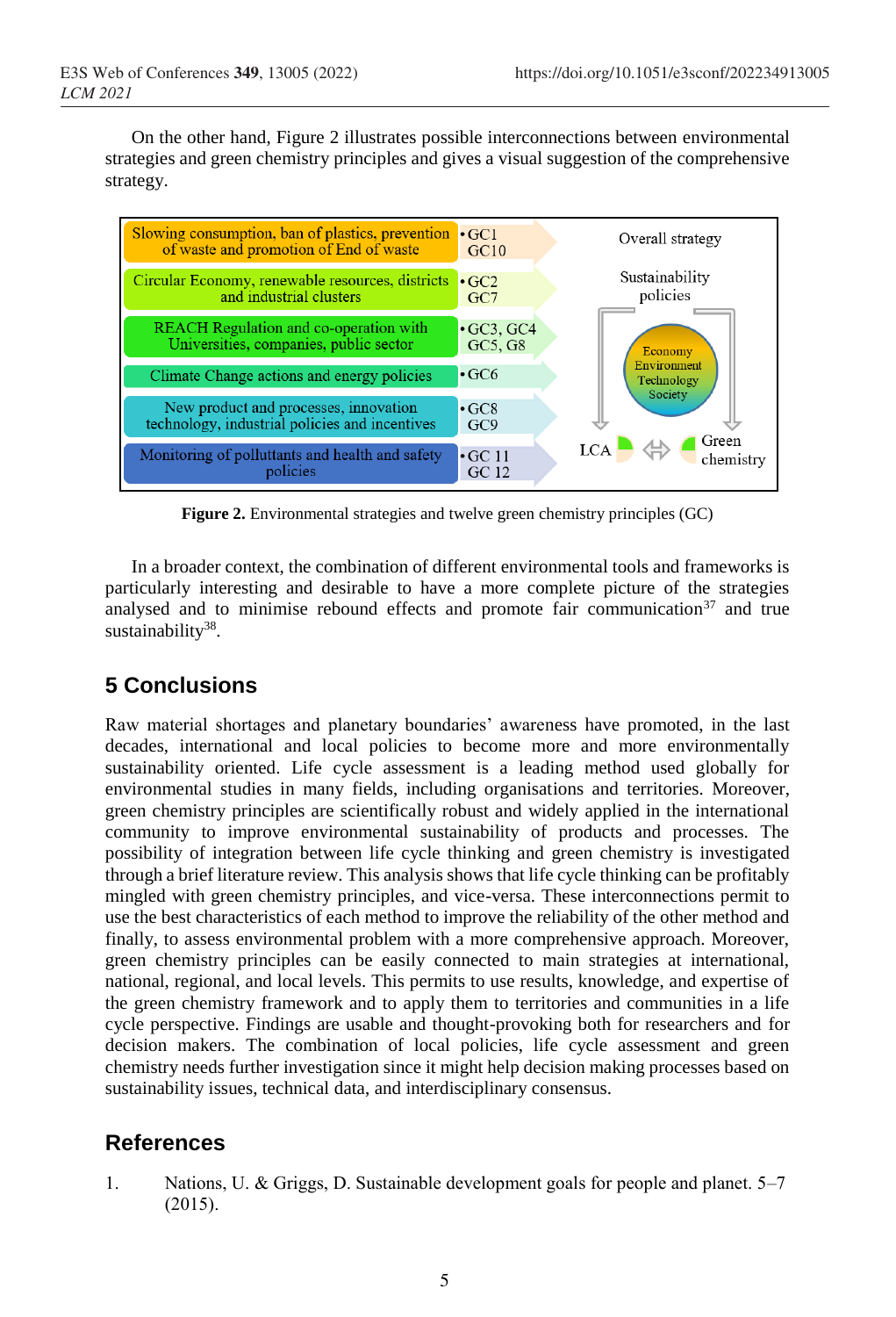- 2. de Smedt, P. The use of impact assessment tools to support sustainable policy objectives in Europe. *Ecol. Soc.* **15**, (2010).
- 3. Jain, P. & Jain, P. Are the Sustainable Development Goals really sustainable? A policy perspective. *Sustain. Dev.* **28**, 1642–1651 (2020).
- 4. Guinée, J. B. *et al.* Life cycle assessment: Past, present, and future. *Environ. Sci. Technol.* **45**, 90–96 (2011).
- 5. Thornton, J. Implementing green chemistry. An environmental policy for sustainability. *Pure Appl. Chem.* **73**, 1231–1236 (2001).
- 6. Meho, L. I. & Yang, K. Impact of data sources on citation counts and rankings of LIS faculty: Web of science versus scopus and google scholar. *J. Am. Soc. Inf. Sci. Technol.* **58**, 2105–2125 (2007).
- 7. Lankey, R. L. & Anastas, P. T. Life-cycle approaches for assessing green chemistry technologies. *Ind. Eng. Chem. Res.* **41**, 4498–4502 (2002).
- 8. Slater, C. S. *et al.* Expanding the frontiers for chemical engineers in green engineering education. *Int. J. Eng. Educ.* **23**, 309–324 (2007).
- 9. Domènech, X., Ayllón, J. A., Peral, J. & Rieradevall, J. How green is a chemical reaction? Application of LCA to green chemistry. *Environ. Sci. Technol.* **36**, 5517– 5520 (2002).
- 10. Koller, M., Maršálek, L., de Sousa Dias, M. M. & Braunegg, G. Producing microbial polyhydroxyalkanoate (PHA) biopolyesters in a sustainable manner. *N. Biotechnol.* **37**, 24–38 (2017).
- 11. Som, C. *et al.* The importance of life cycle concepts for the development of safe nanoproducts. *Toxicology* **269**, 160–169 (2010).
- 12. Sheldon, R. A. Utilisation of biomass for sustainable fuels and chemicals: Molecules, methods and metrics. *Catal. Today* **167**, 3–13 (2011).
- 13. Chemat, F., Vian, M. A. & Cravotto, G. Green extraction of natural products: Concept and principles. *Int. J. Mol. Sci.* **13**, 8615–8627 (2012).
- 14. Artz, J. *et al.* Sustainable Conversion of Carbon Dioxide: An Integrated Review of Catalysis and Life Cycle Assessment. *Chem. Rev.* **118**, 434–504 (2018).
- 15. Tabone, M. D., Cregg, J. J., Beckman, E. J. & Landis, A. E. Sustainability metrics: Life cycle assessment and green design in polymers. *Environ. Sci. Technol.* **44**, 8264–8269 (2010).
- 16. Anastas, P. T. & Lankey, R. L. Life cycle assessment and green chemistry: The yin and yang of industrial ecology. *Green Chem.* **2**, 289–295 (2000).
- 17. Schäffner, B. *et al.* Synthesis and application of carbonated fatty acid esters from carbon dioxide including a life cycle analysis. *ChemSusChem* **7**, 1133–1139 (2014).
- 18. Emery, I., Kempisty, D., Fain, B. & Mbonimpa, E. Evaluation of treatment options for well water contaminated with perfluorinated alkyl substances using life cycle assessment. *Int. J. Life Cycle Assess.* **24**, 117–128 (2019).
- 19. Gao, R. X. & Wang, P. *Sensors to Control Processing and Improve Lifetime and Performance for Sustainable Manufacturing*. *Encyclopedia of Sustainable Technologies* (2017).
- 20. Henderson, R. K., Jiménez-González, C., Preston, C., Constable, D. J. C. & Woodley, J. M. EHS & LCA assessment for 7-ACA synthesis A case study for comparing biocatalytic & chemical synthesis. *Ind. Biotechnol.* **4**, 180–192 (2008).
- 21. Mulholland, K. L., Sylvester, R. W. & Dyer, J. A. Sustainability: Waste minimization, green chemistry and inherently safer processing. *Environ. Prog.* **19**, 260–268 (2000).
- 22. Sheldon, R. A. The: E factor 25 years on: The rise of green chemistry and sustainability. *Green Chem.* **19**, 18–43 (2017).
- 23. Sheldon, R. A. Metrics of Green Chemistry and Sustainability: Past, Present, and